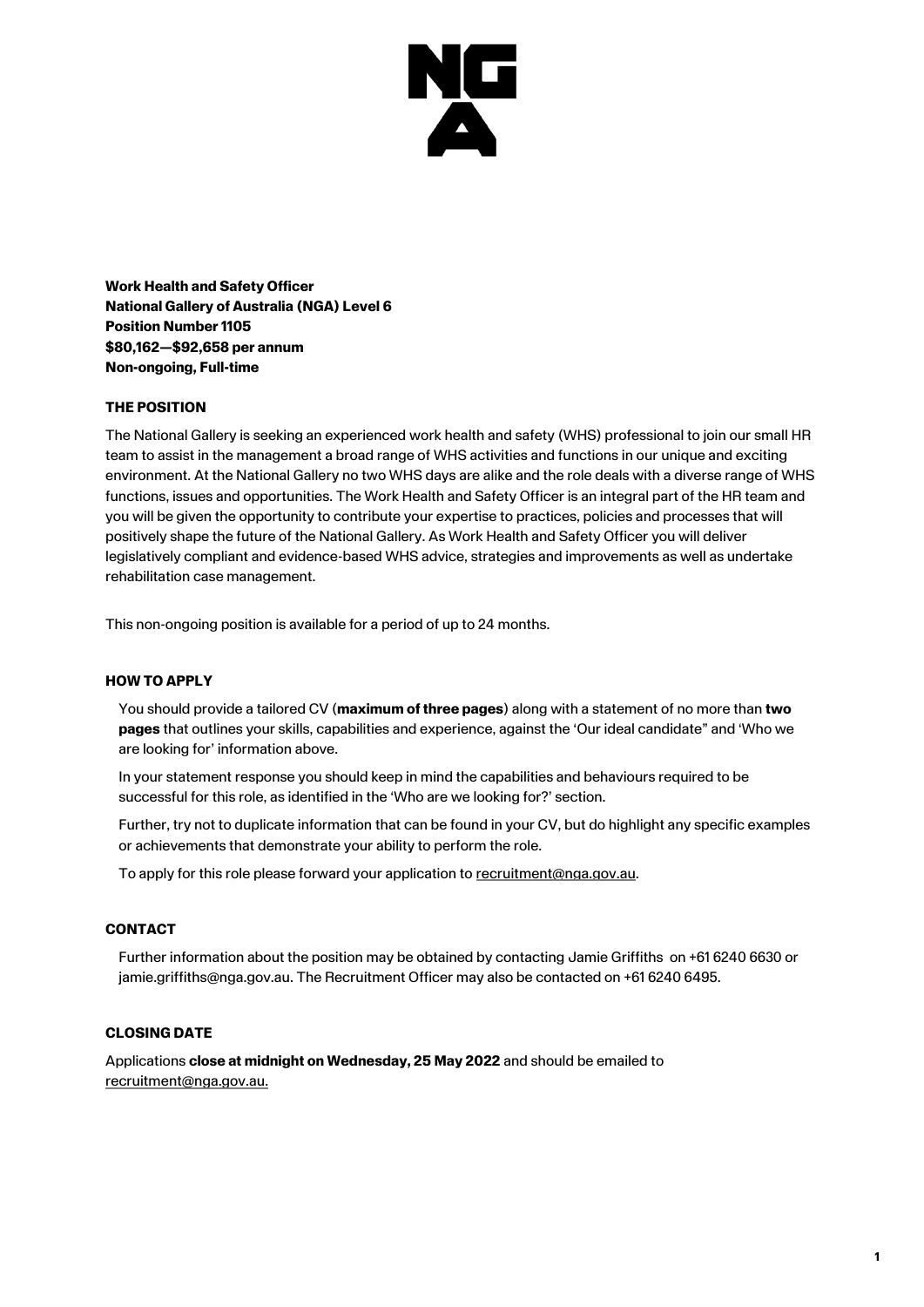| <b>Position title</b>         | Work Health and Safety Officer              |
|-------------------------------|---------------------------------------------|
| Position number               | 1105                                        |
| <b>National Gallery level</b> | NGA Level 6                                 |
| Department                    | <b>Human Resources</b>                      |
| Portfolio                     | <b>Business Enabling Services</b>           |
| Employment type               | Non-Ongoing, Full-time                      |
| Immediate supervisor          | Manager WHS, Reporting and Learning         |
| Direct reports                | <b>NIL</b>                                  |
| Position location             | National Gallery, Parkes, Kamberri/Canberra |
| Requirements                  | Australian Citizenship                      |
|                               | National criminal history check             |
|                               | Pre-employment medical                      |
|                               | Probation                                   |

## **ABOUT THE GALLERY**

The National Gallery is one of Australia's leading visual arts institutions. The Gallery is based in Canberra and is a vital part of the Australian cultural landscape. Our Purpose is to collect, preserve, promote and share the national collection of art. The Vision of the National Gallery is to inspire creativity, inclusivity, engagement and learning through artists and art. Our Mission is to lead a progressive national cultural agenda by championing art and its value in our lives. Our Values include excellence, creativity, courage, respect, and accountability.

The HR team in the Business Enabling Services Portfolio is responsible for the delivery of the full range of human resource services and practices to equip our employees to meet immediate and emerging challenges. The HR team works collaboratively across the National Gallery to implement people-focused solutions that enable and support the National Gallery's vision and objectives.

## **WORKING AT THE GALLERY**

When you work at the National Gallery you will be exposed to some of the world's leading Australian and international art and artists. We are located in the parliamentary triangle on the waterfront and your lunchtimes can be spent in our beautiful sculpture garden or around Lake Burley Griffin.

We support flexible working practices, including working from home, and you will have access to low-cost, onsite car parking.

The National Gallery is committed to the health, safety and wellbeing of our people and we expect our people to share this commitment and work safely at all times.

We value the contribution that a diverse workforce brings, and applications are encouraged from First Nations people, people with a disability, culturally and linguistically diverse people and LGBTQIA+ people.

# **OVERVIEW OF THE ROLE**

The National Gallery is seeking an experienced work health and safety (WHS) professional to join our small HR team to assist in the management a broad range of WHS activities and functions in our unique and exciting environment. At the National Gallery no two WHS days are alike and the role deals with a diverse range of WHS functions, issues and opportunities. The Work Health and Safety Officer is an integral part of the HR team and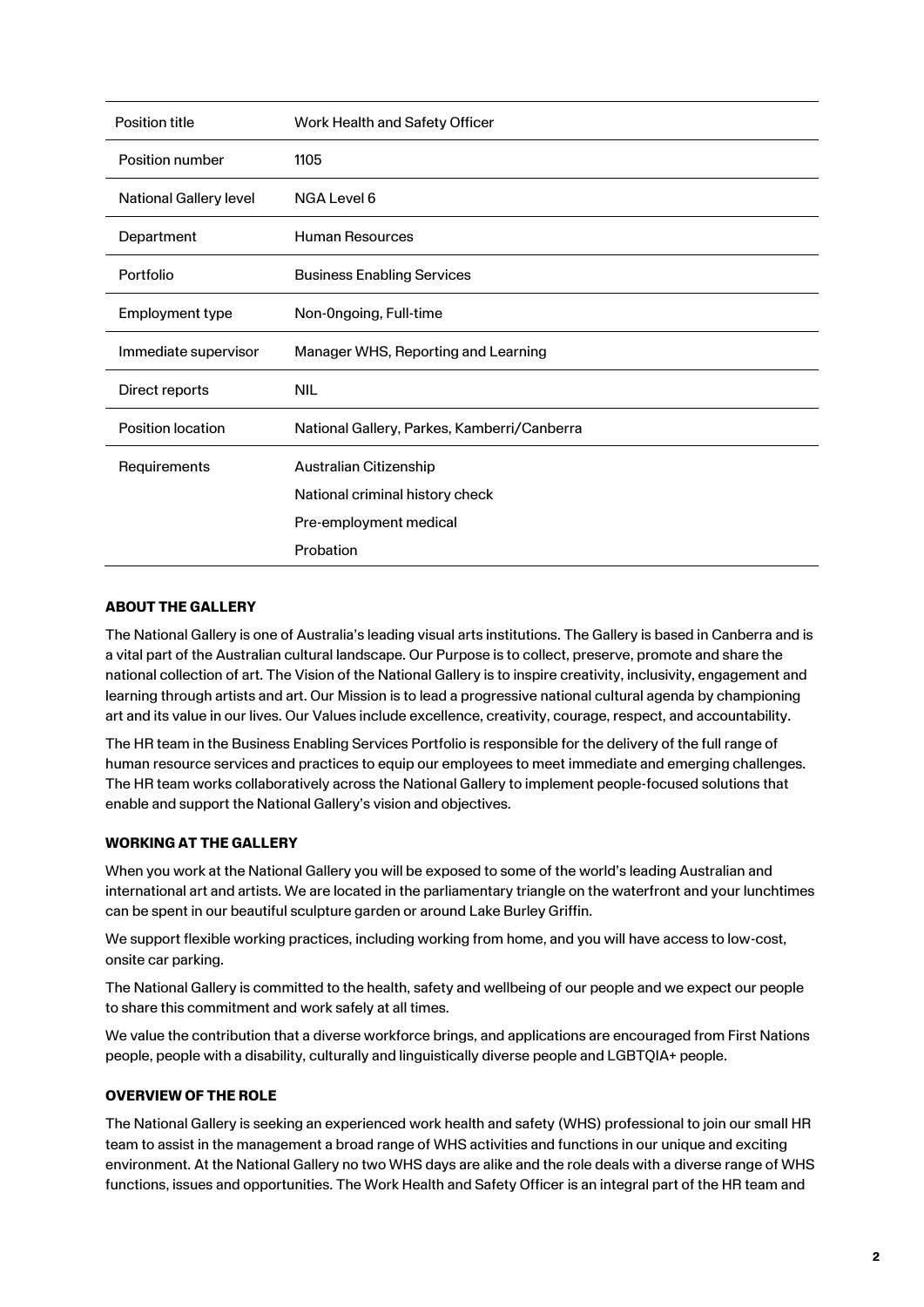will be given the opportunity to contribute your expertise to practices, policies and processes that will positively shape the future of the National Gallery. As Work Health and Safety Officer you will deliver legislatively compliant and evidence-based WHS advice, strategies and improvements as well as undertake rehabilitation case management. This role is non-ongoing and has been identified for a specified term of 24 months within the HR team.

# **OUR IDEAL CANDIDATE**

Our ideal candidate has a strong knowledge of and experience in WHS with experience in providing operational and strategic advice related to WHS that is legislatively compliant and demonstrates best practice. You will have expertise in dealing with sensitive and complex people matters. You must operate to the highest ethical standards, demonstrating integrity in all that you do. You will have the knowledge and ability to apply relevant legislation and policy so as to deliver high quality outcomes. Sound analytical and judgement capabilities are essential and you will use them to contribute to the strategic direction of the Gallery.

You will also operate with a positive, good humoured attitude and a desire to make work fun for yourself and your colleagues.

You are client-focused and have excellent relationship management skills, applying good judgement and compassion to sensitive, high risk and complex matters at all levels of the National Gallery.

Your highly developed organisational skills, sound oral and written communication skills, ability to prioritise and excellent attention to detail will ensure you can operate in our fast-paced and ever-changing environment.

Qualifications in WHS and case management will be an advantage.

## **WHAT WILL YOU DO**

In accordance with the APS 6 work level standards, you will have the following key responsibilities:

- 1. Provide expert, solutions-focused, legislatively compliant, risk-based and contemporary advice on a range WHS matters, including rehabilitation case management, to National Gallery employees and managers.
- 2. Assist in the management of the timely completion of WHS incident investigations including implementation and follow up of any corrective and preventative actions.
- 3. Contribute to the development and implementation of new WHS policies, processes and systems.
- 4. Provide expert, evidence based, legislatively compliant, and accurate WHS advice and reports to the Senior Executive and Council.
- 5. Working together with the Head of HR, provide WHS leadership and support, with a focus on continuous improvement and development.
- 6. Manage the National Gallery's WHS networks.

## **WHO WE ARE LOOKING FOR**

The role requires an outcomes driven, accountable and experienced WHS professional with demonstrated capabilities, or the potential to develop, in the following:

- 1. **Effective stakeholder engagement skills** to partner with senior managers, line areas, health and safety representatives and other WHS networks to translate WHS requirements into evidence based, legislatively compliant outcomes.
- 2. The ability to **communicate with influence**, including listening actively and clearly articulating your message in oral and written forms, so as to provide a high quality client service experience.